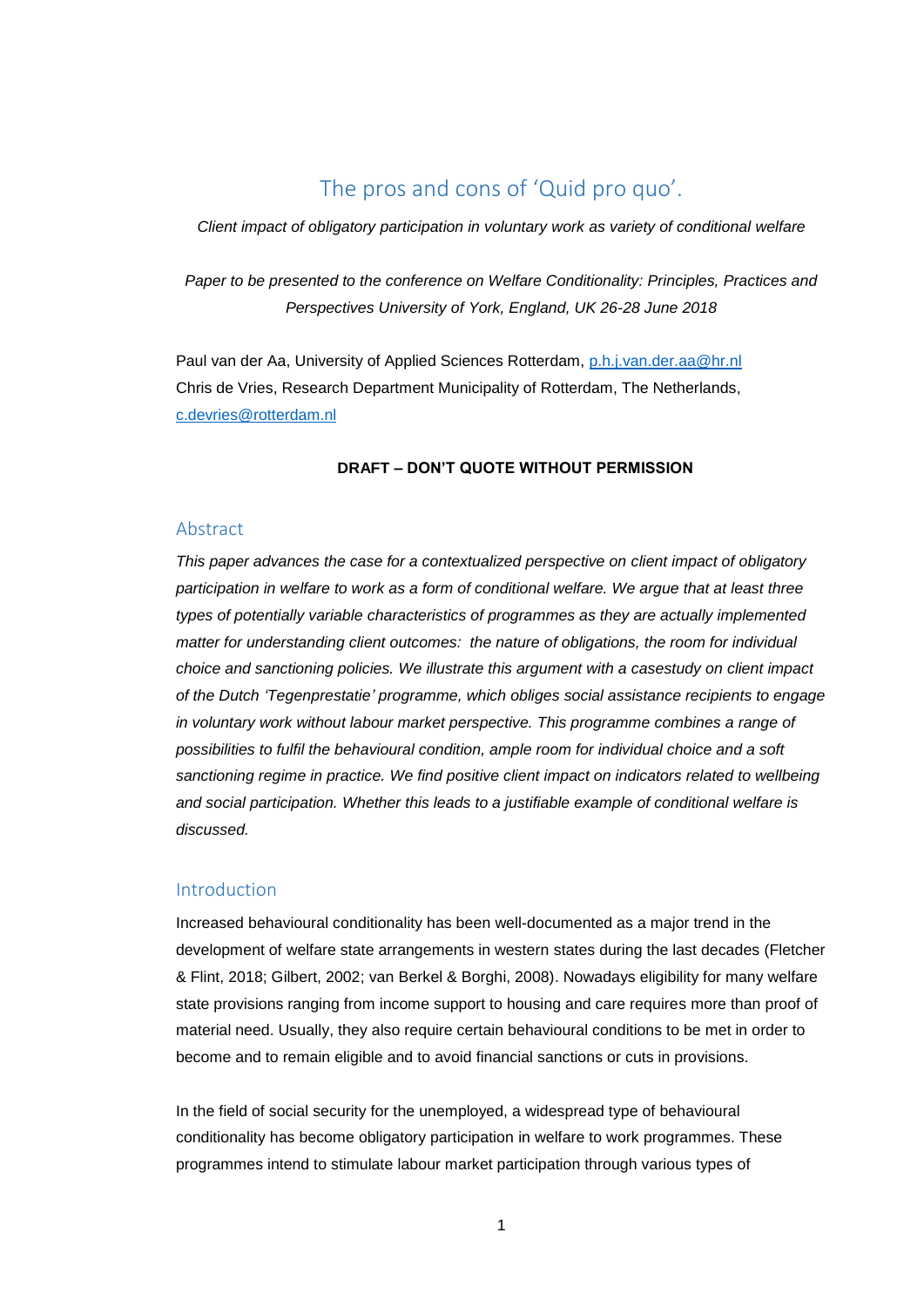'activation' of the unemployed. Examples include job-search training, personal guidance and various forms of vocational training . Usually, these programmes go together with sanctioning policies: demonstrating insufficient effort to participate in these programmes and services may lead to financial cuts of benefits or to termination of the entire benefit (Bonoli, 2010; Dingeldey, 2007; Whitworth & Griggs, 2013; Wright, 2016).

A relevant question with respect to this type of conditionality, concerns what actual impact it has on welfare recipients. Understanding this impact is relevant for ethical debates on the justification of conditional welfare, whilst acknowledging that regardless of client impact, this justification may also be related to other considerations such as general public support for conditional welfare arrangements (Geiger, 2017a). A negative impact on clients may reduce the perceived legitimacy of conditional welfare, whereas a positive impact may increase its legitimacy.

In general, available studies tend to be critical about client impact and therefore about obligations to participate in welfare to work programmes. This criticism is mostly grounded in two insights. First of all, various authors maintain that enforcing harsh sanctions for noncompliance with behavioural conditions negatively affects both income security as well as wellbeing of welfare recipients (Griggs & Evans, 2010; Handler, 2003; Loopstra, Fledderjohann, Reeves, & Stuckler, 2018; Molander & Torsvik, 2015; White, 2004). Secondly, several studies have shown that on average the added-value of welfare to work for chances of finding (decent) work are very modest or even negative (Caliendo & Schmidl, 2016; Card, Kluve, & Weber, 2015; Raffass, 2017). Based on such studies, the justification of obligatory welfare to work is rather shaky, in so far as client impact is considered to be a relevant aspect of justification.

In this paper we would like to argue however that such general conclusions may have to be nuanced, because they do not always sufficiently acknowledge the substantial variety of welfare to work programmes, sanctioning policies and their diverse implementation across and within countries. Numerous studies have shown how welfare to work programmes not only vary in terms of programmatic content (Bonoli, 2010; Dingeldey, 2007), but also in terms of the nature of conditionality (Geiger, 2017a; Kamerāde & Bennett, 2017; Nybom, 2011; Whitworth & Griggs, 2013) and in terms of the ways in which programmes are implemented and conditions are being enforced (Griggs & Evans, 2010; Soss, Fording, & Schram, 2011; van Berkel, Caswell, Kupka, & Larsen, 2017; Van der Aa & Van Berkel, 2015). The consequences of this diversity on client impact has not yet been studied systematically, but it stands to reason that client impact of conditional welfare may vary across diverse contexts as well. To be able to unveil this potentially variable impact, more localized and contextualized studies on client impact of specific programmes and their implementation are necessary.

2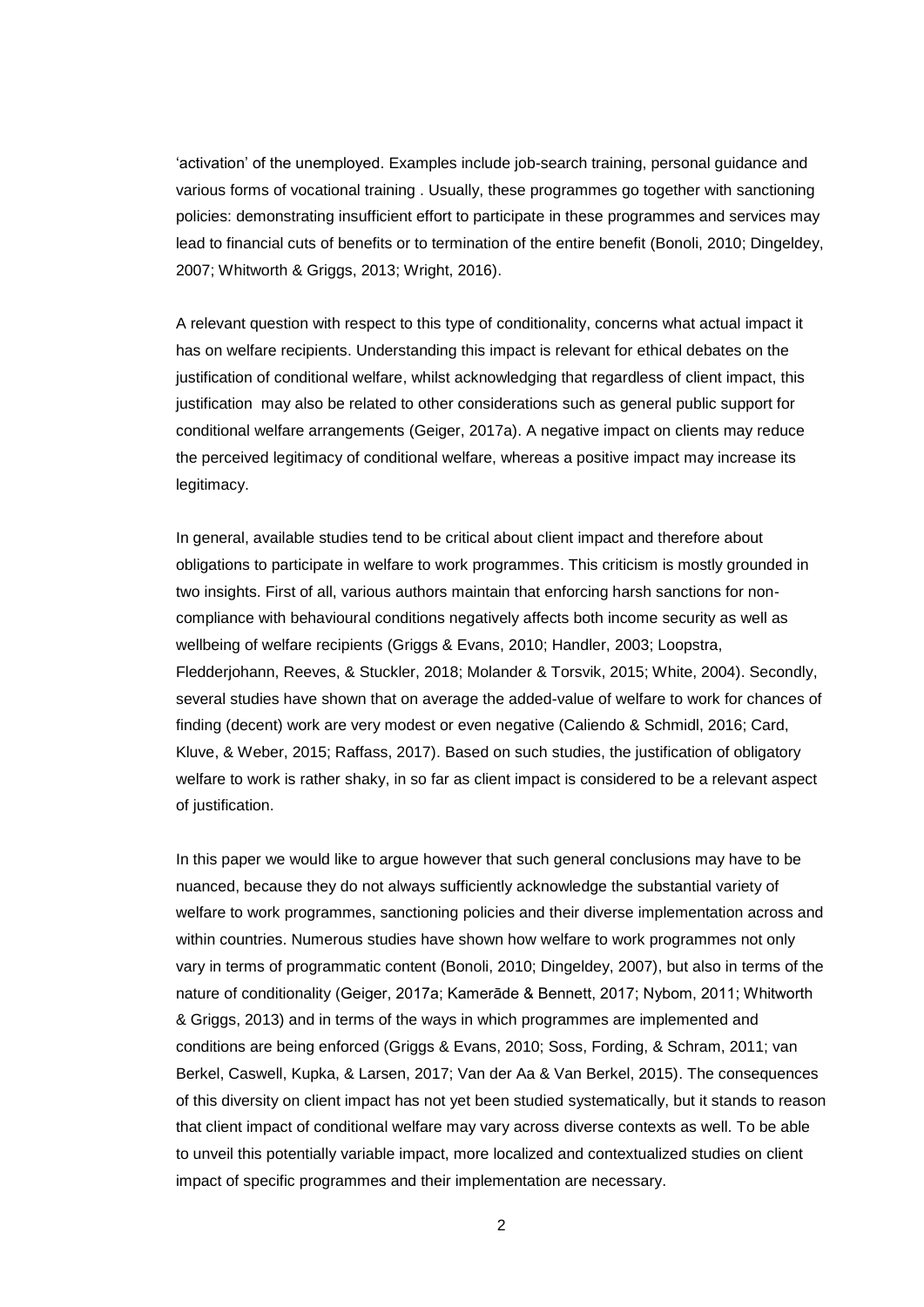In this paper we present such a study, consisting of data on client impact of a relatively new conditional welfare programme: the 'Tegenprestatie' or 'Quid pro quo'-policy in Dutch social assistance (Bus, Vries, & Van Zeele, 2017). The 'Tegenprestatie'-policy obliges long-term social assistance recipients to engage in voluntary work or other types of unpaid activities. We have studied client outcomes of this policy as it is implemented in the city of Rotterdam. This case is especially interesting because it differs in important ways from obligatory welfare to work programmes which have been studied predominantly until now. As such it provides a 'most different case' to illustrate how programme characteristics and their implementation may indeed matter in relation to client impact of obligatory programmes.

First, contrary to many welfare to work programmes, the 'Tegenprestatie'-programme we studied does not aim to achieve labour market re-insertion of its participants. Rather, it obliges participants to engage in voluntary work or other types of social participation if their chances of finding paid work are considered to be low.

Secondly, participants have an individual choice to determine which type of activity suits their own wishes and possibilities. As such, it differs from more standardized activation programmes as well as from workfare programmes without any choice concerning the type of work participants have to accept.

Thirdly, although formally non-compliance with this obligation may be sanctioned, in practice sanctions are hardly administered. As such it differs from many studies on programmes which implement harsh sanctioning for non-compliance with behavioural conditions.

Finally and maybe surprisingly, this programme does not primarily aim for a positive impact on clients. In a way this means that this policy is less paternalist than many other programmes claiming they impose obligations for the client's 'best interests'. Rather, it is explicitly being justified in a contractualist fashion (Deacon, 2004). Participants are told they should do something in return for their benefits. Nevertheless, as will be shown, participants do report positive individual outcomes of this program, at least at the short term. Apparently, under certain conditions, conditional welfare can lead to a positive client impact.

In the remainder of this paper we will elaborate our argument as follows. In the following section we will elaborate our argument for a contextualized view on client impact of conditional welfare to work. Then we will present and discuss our findings on client impact of the 'Tegenprestatie' programme in Rotterdam, in relation to its specific characteristics. We will conclude by making the case for comparative, context-sensitive studies on the impact of conditional welfare to work.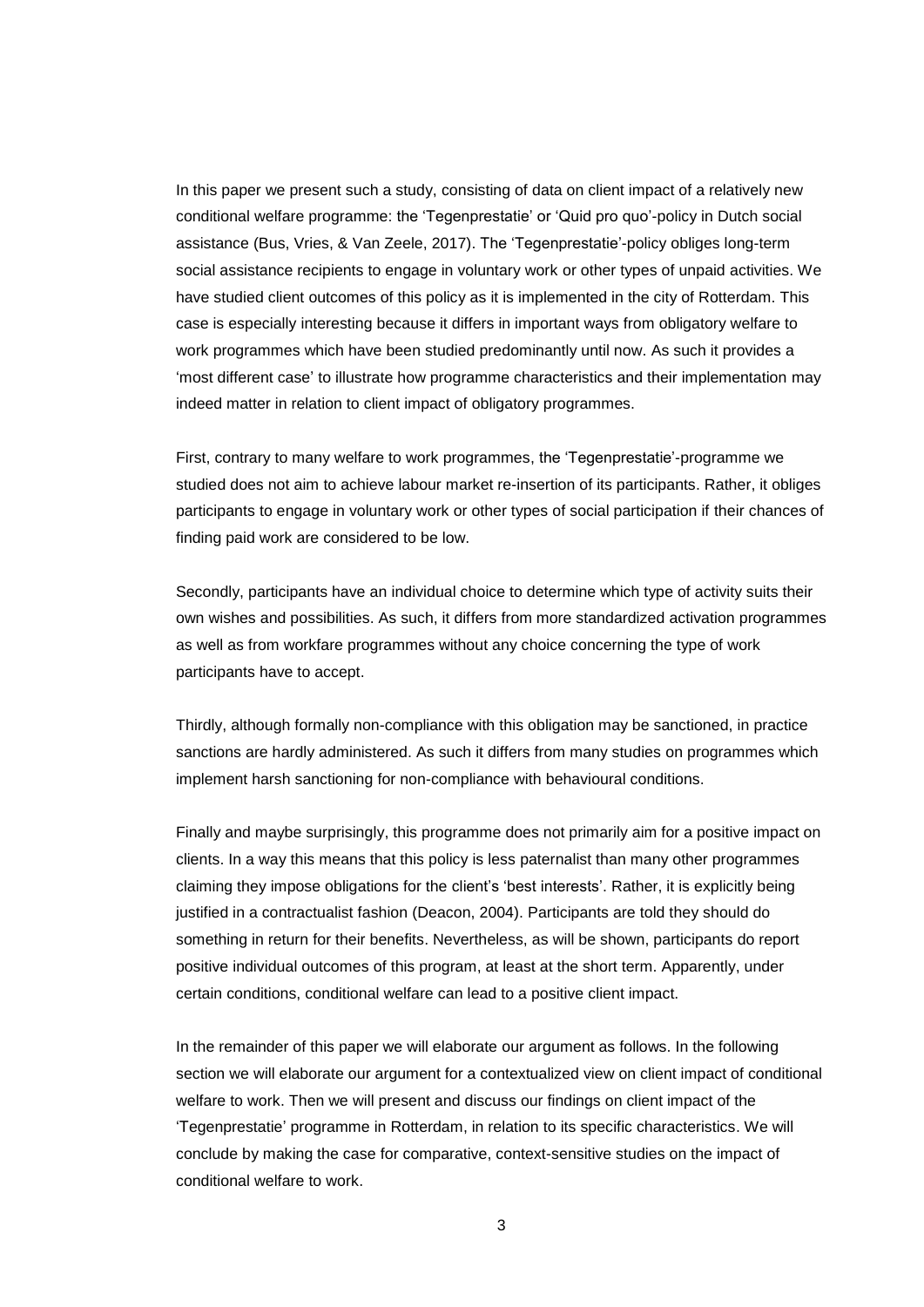# Client impact of obligatory participation in welfare to work: the case for a contextualized perspective

The obligatory nature of welfare to work programmes has been widely discussed in the literature. Various authors (Dean, 2007; Dostal, 2007; Fletcher & Flint, 2018; Handler, 2003; Soss et al., 2011; Wright, 2016) take an ethical point of view to discuss - and often criticize – the basic idea of individual behavioural conditions attached to social security. Given that unemployment is structured by social and economic inequalities, many of them maintain that enforcing individual obligations will likely lead to disciplining or even punishing clients without offering them real opportunities.

In this paper we follow the argument made by Geiger (2017a) that such ethical discussions can benefit from better insight in the actual impact on clients who are faced with behavioural conditions. To understand this impact, we think it is important to sufficiently take into account the variety in welfare to work programmes and the nature of behavioural conditions. However, studies which take such a perspective are rather scarce.

The impact of sanctioning policies appears to be a predominant focus of available studies on the impact of obligatory welfare to work. In countries where harsh sanctioning policies apply such as the UK and US, scholars voice concerns about the impact of sanctioning, especially when sanctions are applied to the most vulnerable groups such as homeless people or workdisabled unemployed (Fletcher & Flint, 2018; Raffass, 2017; Reeve, 2017; Soss et al., 2011; Whitworth & Griggs, 2013). Although according to econometric studies (threatening with) sanctions on average may speed up benefit exit of some unemployed (Caliendo & Schmidl, 2016; Lalive, van Ours, & Zweimüller, 2005; Van den Berg, Uhlendorff, & Wolff, 2013) , scholars doubt whether sanctions actually increase chances of finding decent work and income in the long run. Moreover, regardless of impact on benefit exit and finding work, they report adverse social and material consequences when harsh sanctions are applied (Geiger, 2017a; Reeve, 2017; Whitworth & Griggs, 2013).

Therefore, even when overall 'evidence' on the impact of sanctions is inconclusive (Griggs & Evans, 2010), it seems safe to state that harsh sanctions as part of conditional welfare to work are very unlikely to be beneficial for vulnerable unemployed.

However, we would like to argue that obligatory welfare to work is not only about harsh sanctioning. First of all, not all sanctioning policies appear to be equally harsh on paper and in practice (Geiger, 2017a; Van der Aa & Van Berkel, 2015). This may mean that client impact of conditional welfare with less stringent sanctioning regimes may be quite different compared to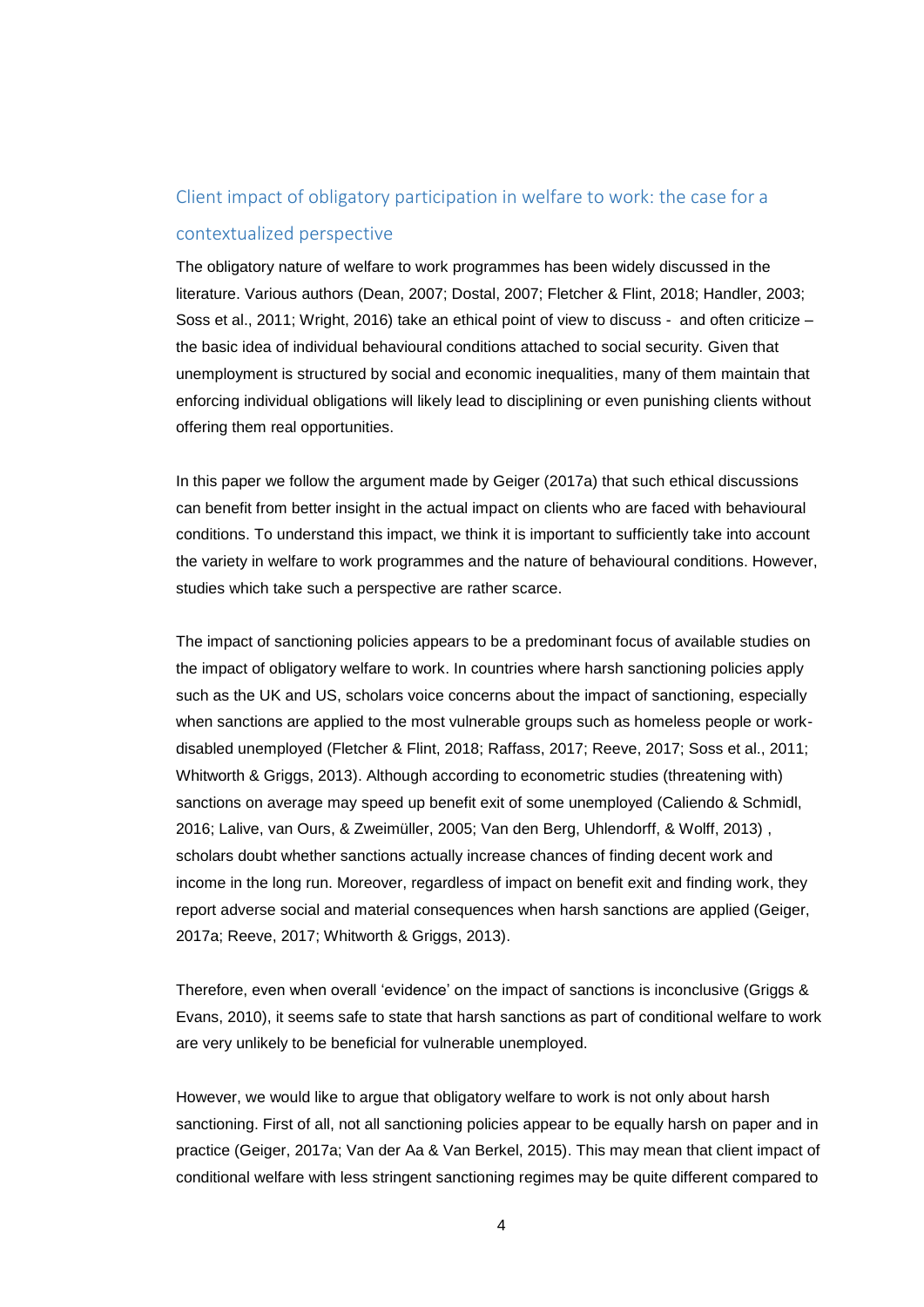harsh regimes. Secondly, obligatory welfare to work is not only about sanctioning, but also about a certain type of obligation being enforced. If this obligation varies across contexts, it is possible that client impact will vary as well. As such, when studying client impact of conditional welfare, it is important to take into account which behavioural obligations are actually being enforced and what happens when clients do not comply with these obligations.

Two decades of studies on welfare to work and activation policies have shown how they not only vary widely in terms of programme objectives and content (Dingeldey, 2007), but also in terms of the way in which these programmes are actually implemented at the local level, contingent on governance, organisational and occupational contexts (van Berkel et al., 2017).

Programmatically, programmes may be geared towards development of human capital or rather on quick re-insertion into the labour market ('work first'). Programmes may offer various types of training, individual of collective job guidance or work experience opportunities (Eichhorst & Rinne, 2014; Etherington & Ingold, 2012; Pascual & Magnusson, 2007).

Actual implementation of these programmes may vary as well, for example because implementation is decentralized and localized (Kunzel, 2012) or because frontline workers have more or less discretion to come to decisions on treatment of clients (Rice, 2017). Deciding about sanctioning may be one of the aspects of discretionary decision making, based on frontline workers' appraisal of clients' behaviour as well as on the expected impact of sanctions.

Although these studies do not always explicitly focus on clients' obligations, the diversity they find makes it very likely that the actual obligations being enforced on clients vary as well, which in turn may lead to a variable impact. This means that the actual impact of conditional welfare cannot be deduced from general policy descriptions and political rhetoric on conditions alone. It is also important to study which obligations are actually being implemented and how they have an impact on clients.

This raises the question which aspects of this diversity deserve closer scrutiny when studying the impact of obligatory welfare to work. There is only limited research available to firmly substantiate answers to this question. Based on available studies on welfare to work we do think it is possible to identify a preliminary set of relevant characteristics to at least take into account.

We propose that three types of potentially variable policy characteristics as they are actually being implemented in practice matter to understand how conditionality impacts clients: the nature of behavioural conditions actually being imposed, the room for individual choice to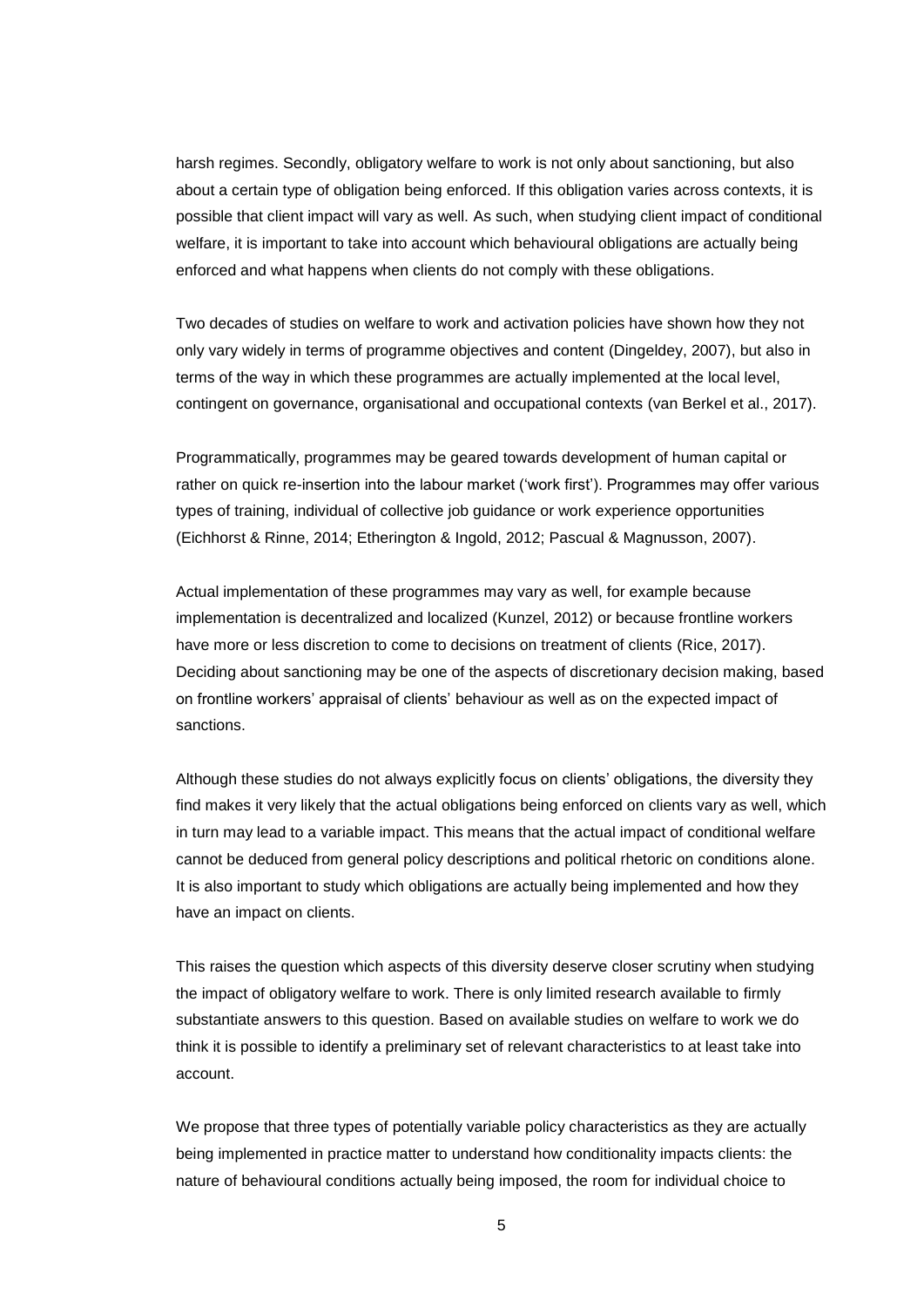adapt these conditions to individual wishes and possibilities and the degree to which sanctions for 'non-compliance' are threatened with and are actually being imposed.

First, we suggest that the nature of behavioural conditions actually being imposed matters. For example, participation in diverse types of programmes and services may be enforced. These programmes and services are usually meant to support the client in achieving activation goals, such as finding work or improving skills. It stands to reason that the nature and quality of these services as being implemented 'mediate' between the abstract obligation as such and its impact (Dwyer, Jones, McNeill, Scullion, & Stewart, 2016; Geiger, 2017a; Sage, 2013). The obligation to participate in a high quality programme as perceived by a client may have a more positive impact on clients than a low quality programme. Another type of variable obligation may consist of expected individual effort to achieve certain goals, for example the obligation to apply for a certain number of jobs regularly or to accept and keep any kind of job.

Secondly, various studies have shown how activation policies often strive for individualization (Beck, 2017; Lødemel & Trickey, 2001; Rice, 2017; Van Berkel & Valkenburg, 2007), which in practice may include individualization of behavioural conditions. Individualized obligations may have a variable impact on clients. As some studies suggest (Beck, 2017; Berthet & Bourgeois, 2014; Geiger, 2017b; Sage, 2013) this impact is likely to depend on the extent to which individualized obligations are defined in accordance with individual wishes and possibilities of clients concerning labour market participation. Therefore, to understand impact it is relevant to take into account whether or not participants have a choice in defining how their obligation can be fulfilled in relation to their individual wishes and possibilities.

Finally, as was mentioned, the literature on sanctioning policies makes clear that sanctioning policies to punish non-compliance with obligations do have an impact on clients. Various studies also show that sanctioning policies may not only vary in content, but also in terms of how they are actually being implemented at the frontline of welfare to work delivery (Etherington & Ingold, 2012; Geiger, 2017a; Loopstra et al., 2018; van Berkel et al., 2017). To understand the impact of obligatory welfare to work, it is therefore important to take into account both the content of sanctioning policies as well as their actual implementation.

To sum up, a number of potentially variable programme and implementation characteristics are likely to matter in relation to the impact of obligatory welfare to work. To advance the discussion on conditional welfare we therefore think it is important to study more closely how specific obligatory welfare programmes are designed and implemented locally and how this impacts clients on welfare. In our view, this calls for contextualised studies on conditional welfare to work, the nature of actual obligations being imposed in relation to client impact. In

6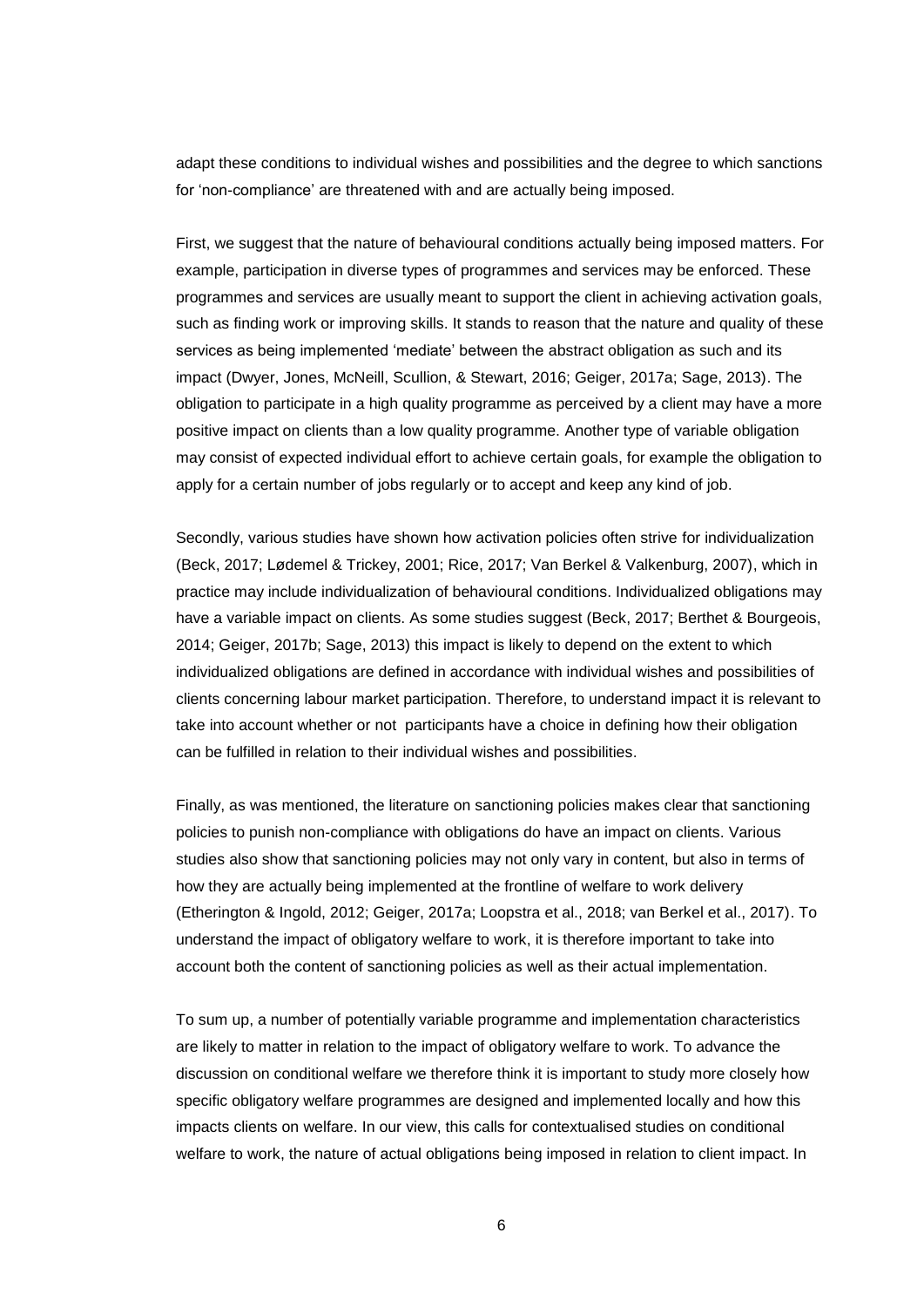the remainder of this paper we will present such a study, on the 'Tegenprestatie'-programme in the city of Rotterdam, the second-largest city in the Netherlands.

### Implementation of the ''Tegenprestatie'policy' in the Dutch city of Rotterdam

The 'Tegenpresatie'-policy is part of the Dutch social assistance scheme. In the Netherlands, social assistance is the national, means-tested public income support system for citizens with insufficient means for subsistence. They cannot apply for unemployment benefits ('WW') which are only accessible temporarily for unemployed after loosing their job. In 2015 social assistance was renamed into the 'Participation Law', as part of a long-term reform since the nineties to make social assistance more 'activating'. Apart from providing income support, the Participation Law explicitly aims to stimulate labour market (re-)entry of its claimants.

The Participation Law consists of a general, national legal framework which is further regulated and implemented at the local, municipal level. At the national level the 'benefit' part of social assistance is mostly regulated (such as eligibility criteria and benefit level), as is the general framework for sanctioning policies. Activation policies related to social assistance are mostly defined at the municipal level.

The Participation Law at the national level stipulates various behavioural conditions. General conditions related to activation consist of the obligation to accept any kind of available job, to actively look for jobs and to cooperate with activation services. Sanctioning policies for nonstipulate harsh maximum sanctions for repeated non-compliance with conditions. The actual content of activation services is determined locally. Various studies have demonstrated moreover that Dutch frontline workers have a lot of discretion which influences how national and local policies translate into actual 'activation'-treatment of social assistance recipients (Rice, 2017; Van Berkel, Van der Aa, & Van Gestel, 2010; Van der Aa & Van Berkel, 2015). Therefore, it is important to look at how policies are actually implemented to be able to understand their impact.

The Participation Law contains a new behavioural condition called the 'Tegenprestatie' or quid pro quo clausule. This condition stipulates that social assistance recipients can be obliged by municipalities 'to engage in unpaid, socially useful activities in return for receiving social assistance'. These activities should not displace paid jobs. Municipalities have to develop local regulations on what kind of activities may count as being a 'Tegenprestatie'. These can be obligatory participation in available welfare to work programs (which already was an obligation in former versions of social assistance law), or participation in unpaid activities regardless of their relevance for labour market re-insertion. Failure to comply with such obligations may lead to sanctioning.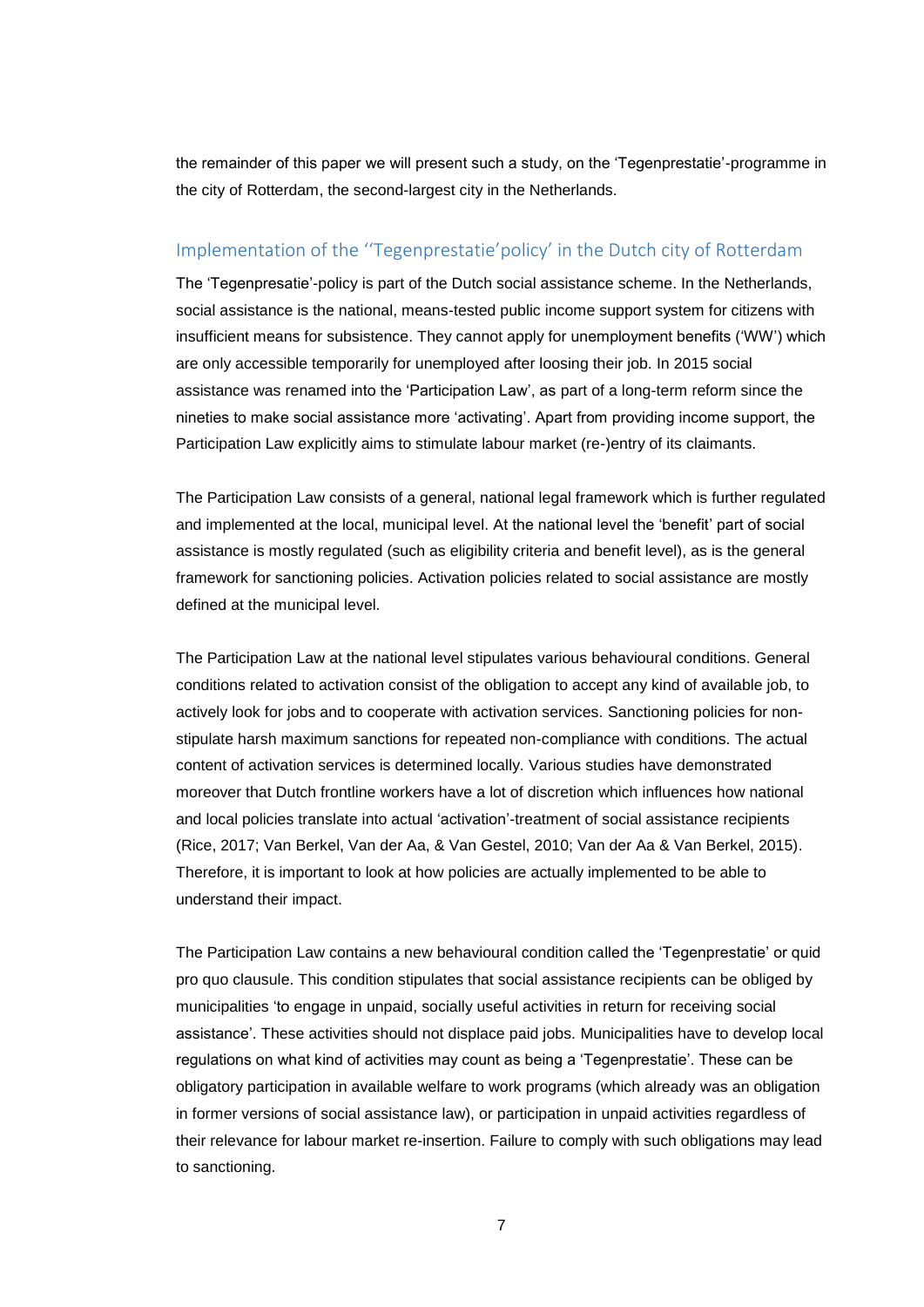Municipalities have developed various types of local 'Tegenprestatie' policies (Inspectie SZW, 2016). Some local governments oppose to the principle of the 'Tegenprestatie' and have formulated policies with modest obligations and little enforcement. Consecutive municipal governments of various political signatures in the city of Rotterdam however have been strong proponents of this type of contractualist conditionality and experimented with already in 2012, years before it became national law. The Rotterdam experience heavily influenced that 'Tegenprestatie' paragraph in the 2015 Participation Law.

In this paper we look at the 'Tegenprestatie' policy in Rotterdam which targets recipients with allegedly very poor chances of finding work, for example because of high age, long-term dependence on benefits, poor health, limited education or personal problems. In the beginning of 2018 this group consisted of approximately 21,000 recipients, more than 50% of all 37.000 social assistance recipients in this city.

This type of 'Tegenprestatie' as it is implemented in practice can be characterized in terms of the characteristics proposed earlier in this paper as follows.

The *nature of the behavioural condition* to be met is defined broadly. Social assistance recipients in this category are obliged to 'do something in return' for their benefits, on average for 20 hours weekly, to the extent that individual capacities permit. 'Doing something' ranges from engaging in voluntary work, informal care for relatives or neighbours or in activities to 'improve one's personal situation', such as engaging in language training. In practice, around most participants engage in voluntary work. As was mentioned in the introduction contrary to other welfare to work policies, labour market re-entry is not considered to be the goal of these activities. The policy is purely justified on contractualist grounds, regardless of expected benefits for participants themselves.

The *room for individual choice* about how to fulfil the obligation in this programme is considerable. The only choice which cannot be made is not to participate, participation is obligatory. Frontline workers arrange group meetings at the neighbourhood level to explain the policies and obligations. After that social assistance recipients have individual meetings with workers in which they can discuss and propose how they want to fulfil this obligation. People who are already active in voluntary work or informal caregiving for sufficient hours per week can have this work acknowledged as a 'Tegenprestatie'. Clients who have no idea what to do are referred to local welfare organisations who can advise them about possible activities to engage in within their own neighbourhood. The individual 'Tegenprestatie' is written down in a kind of 'contract' comparable to activation plans known from other welfare to work programs.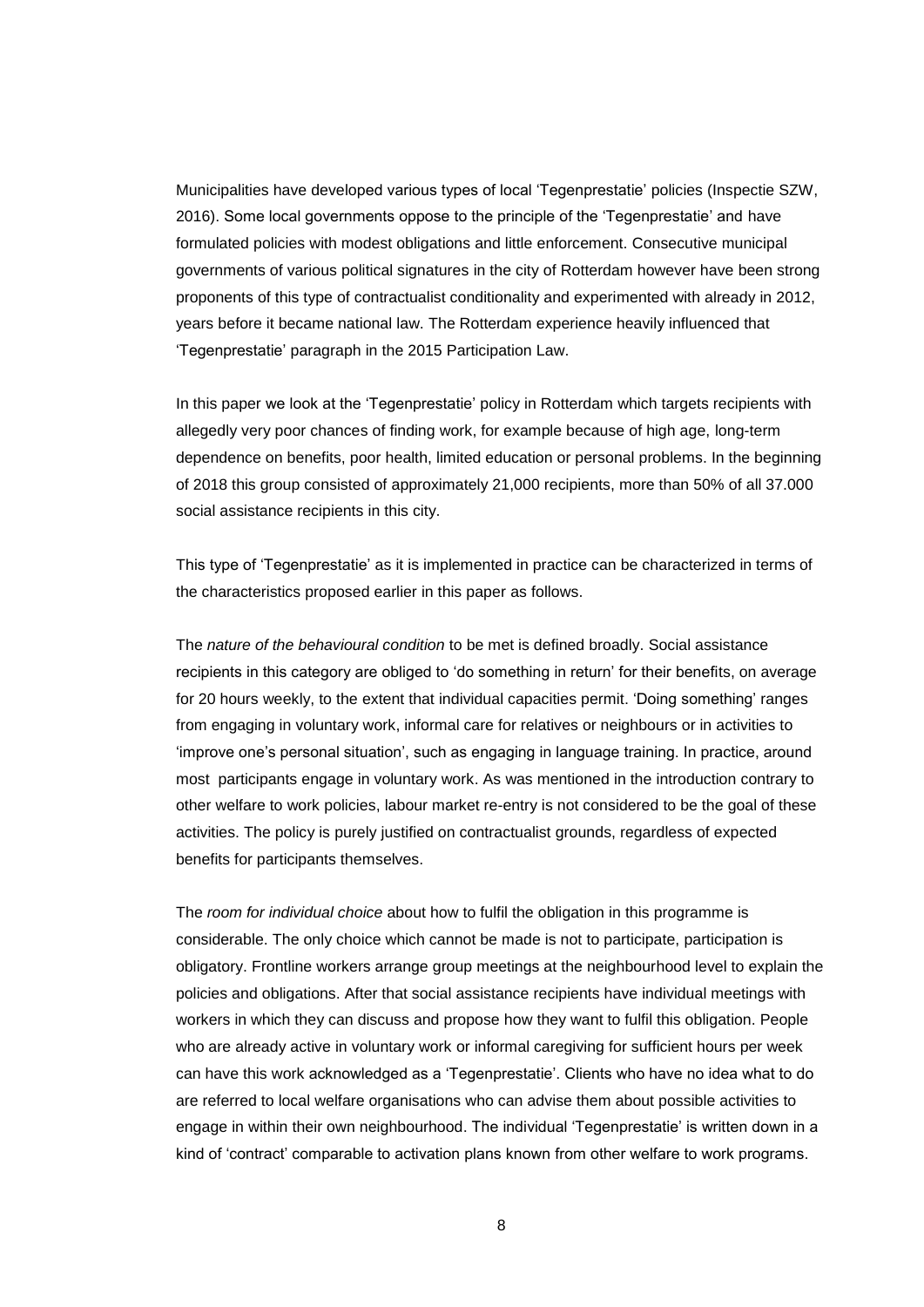Finally, non-compliance with this obligation can be sanctioned financially. Refusing any kind of 'Tegenprestatie'leads to sanctions. In practice however, sanctions are administered scarcely by frontline workers in Rotterdam. Municipal administrative data reveals that in 2016 out of 17,000 registered participants, 86 persons received a 'one month' sanction for not complying with conditions related to the Tegenprestatie. As such, a 'threat effect' of this policy is likely, but actual client impact related to sanctioning is quite limited. Put differently, the sanctioning regime in practice is rather 'soft'.

### Resarch design to study client impact

In 2017 the municipal research department of Rotterdam was asked to assess the individual and societal 'costs and benefits' of the 'Tegenprestatie' programme. Since the goal of the programme is not to reduce social assistance caseloads or to promote labour market reintegration, the researchers were asked to study possible outcomes related to wellbeing, to be used in a cost/benefit analysis. The study focussed on a number of health and wellbeing related outcomes on both the individual as well as the societal level, which were chosen based on an earlier literature review on outcomes of various types of social participation, including voluntary work.

For this paper we use the data from this study on the following self-reported individual outcomes of participation in the Tegenprestatie: social contacts, self-esteem, quality of life, self confidence, chances to find work, health, contribution to society, engaging in useful activities, appreciation by others and learning new things. This allows to study a broad range of possible impacts at the individual level which may occur regardless of finding work.

Data was collected through a telephonic survey in 2017, directed at a sample of participants in the Tegenprestatie. This sample was selected as follows.

The programme had been extending its range gradually and geographically since 2013, by periodically engaging with all social assistance recipients within the target group in neighbourhoods within the city. This study focussed on a sample of participants in the neighbourhoods which initiated the programme already in 2013-2014, which allowed for respondents with a significant period of participation. Furthermore, only participants who engaged in voluntary work, informal care or training activities were included. People 'working on their problems' were excluded, which means the impact on this subgroup is unknown. Social assistance recipients older than 60 years were excluded as well, since in practice they are not pushed to engage in the programme.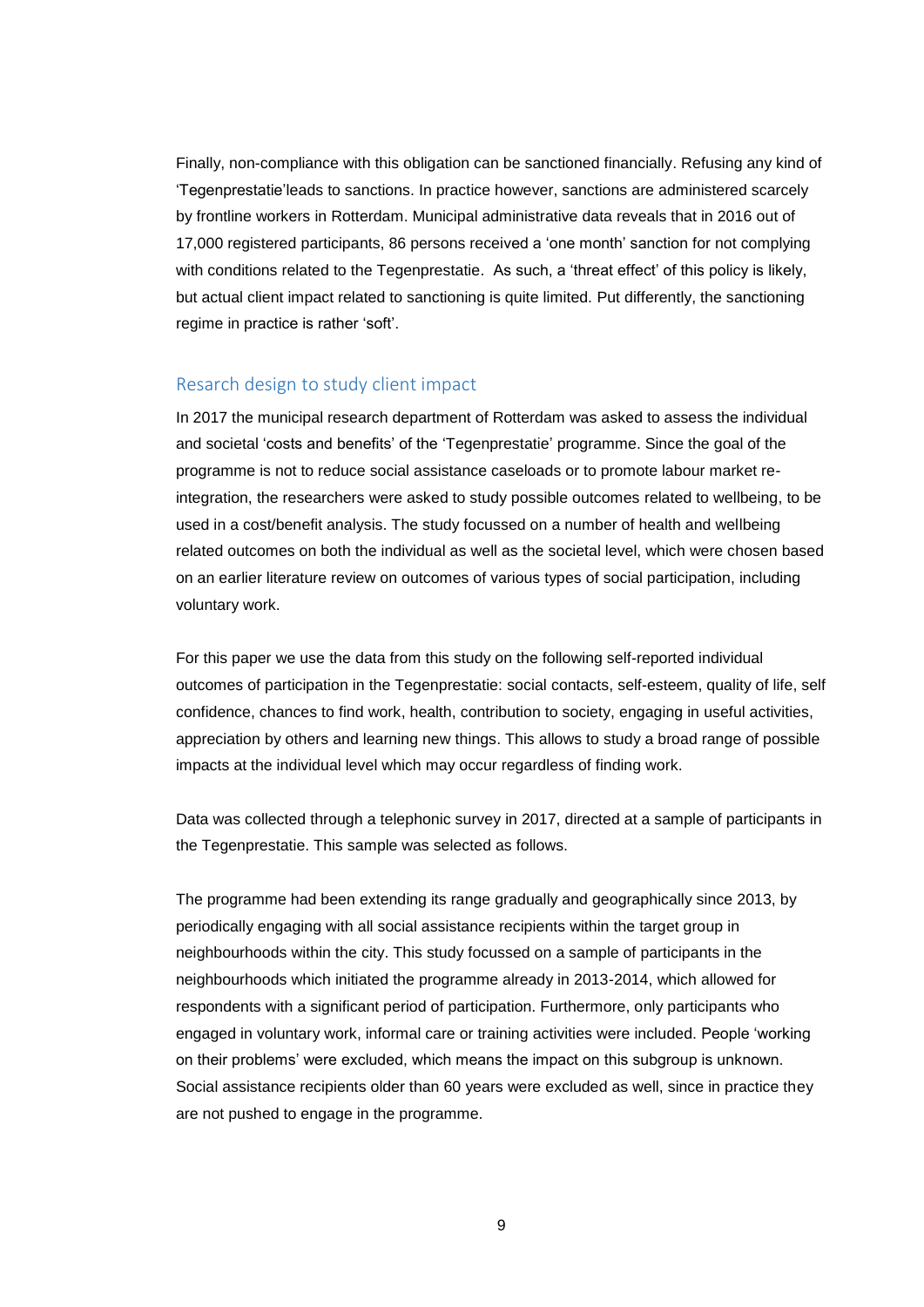The research population based on these criteria consisted of 2335 individuals. Out of this group a random sample of 900 persons was drawn and asked to be surveyed (voluntarily). Participants were offered a compensation of twenty euros for participation in the study. 413 persons completed the survey. This amounts to a response rate of 46% which is quite high given the fact that is target group is 'hard to survey'. The response and non-response group did not statistically differ on the following indicators: age, ethnic background, deprivation index of the neighbourhood, type of 'Tegenprestatie' and sex. As such our sample constitutes a representative sample of the research population.

For this paper we focus on a smaller subset of these respondents, namely those who engaged in either voluntary work or in informal care, which are the most frequent types of 'Tegenprestatie' to be found. This means that in this paper we report on the impact on a group of 359 respondents, of which 296 participated in voluntary work and 93 in informal care activities. 30 respondents engaged in voluntary work as well as in informal care.

To measure client impact, the survey consisted of statements concerning the various types of outcomes according to the participants. For example, respondents were asked to what extent they thought engaging in the 'Tegenprestatie' had influenced the various aspects of wellbeing and health, in either a positive or a negative way. Measuring self-perceived impact in this way of course has its limitations: people have to look back in time and may over- or underestimate changes. Nevertheless, we think the data collected in this way allows for a relevant assessment of how the target group of this kind of conditional welfare experiences its impact.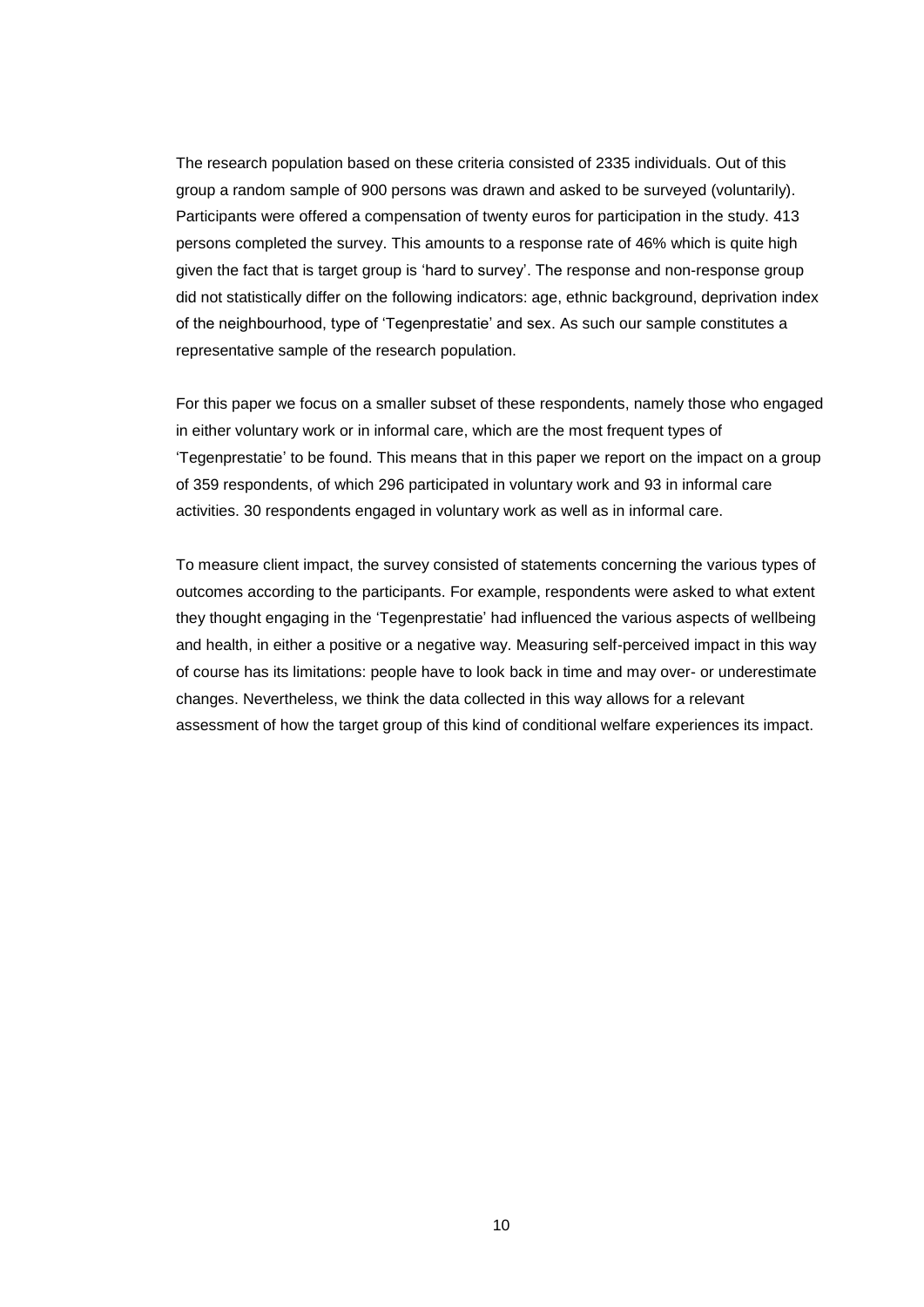| Table 1: Perceived development on 6 indicators after participating in the |                       |              |               |              |  |  |  |
|---------------------------------------------------------------------------|-----------------------|--------------|---------------|--------------|--|--|--|
| 'Tegenprestatie'                                                          |                       |              |               |              |  |  |  |
| Type of 'Tegenprestatie' ->                                               | <b>Voluntary work</b> |              | Informal care |              |  |  |  |
|                                                                           | $(n = 296)$           |              | $(n = 93)$    |              |  |  |  |
| indicator                                                                 | Improved              | Deteriorated | Improved      | Deteriorated |  |  |  |
| social contacts                                                           | 65%                   | 2%           | 12%           | 9%           |  |  |  |
| self esteem                                                               | 56%                   | 2%           | 55%           | 4%           |  |  |  |
| quality of life                                                           | 50%                   | 5%           | 26%           | 14%          |  |  |  |
| self confidence                                                           | 45%                   | 4%           | 30%           | 3%           |  |  |  |
| chances to find work                                                      | 21%                   | 0%           | 15%           | 0%           |  |  |  |
| health                                                                    | 20%                   | 9%           | 0%            | 16%          |  |  |  |
|                                                                           |                       |              |               |              |  |  |  |
| None of the above                                                         | 18%                   | 84%          | 35%           | 76%          |  |  |  |

## Client impact of the 'Tegenprestatie' in a Dutch city

| Table 2: Perceived advantages of participating in the 'Tegenprestatie' |                |           |               |          |  |  |  |
|------------------------------------------------------------------------|----------------|-----------|---------------|----------|--|--|--|
| Type of 'Tegenprestatie' ->                                            | Voluntary work |           | Informal care |          |  |  |  |
|                                                                        |                | $(n=296)$ | (n=93)        |          |  |  |  |
| Indicator                                                              | agree          | disagree  | agree         | disagree |  |  |  |
| contribution to society                                                | 92%            | 3%        | 85%           | 7%       |  |  |  |
| useful activitities                                                    | 90%            | 6%        | 86%           | 4%       |  |  |  |
| appreciation by others                                                 | 78%            | 12%       | 77%           | 14%      |  |  |  |
| learning new things                                                    | 71%            | 29%       | 31%           | 69%      |  |  |  |
|                                                                        |                |           |               |          |  |  |  |

Tables 1 and 2 show the survey results on client impact. Table 1 contains answers to statements formulated as 'Do you think participating in the 'Tegenprestatie' has influenced your social contacts', with 'improved', 'not changed' and 'deteriorated' as answering categories. Table 2 shows results for answers to statements on questions like *'In the 'Tegenprestatie I can develop useful activities'*. Outcomes in both tables have been ranked from 'high' to 'low' in terms of the percentage of respondents who perceived positive impact of voluntary work, so that the most important 'positive' impact is mentioned first.

A number of insights concerning the impact of this specific example of conditional welfare can be inferred from these data.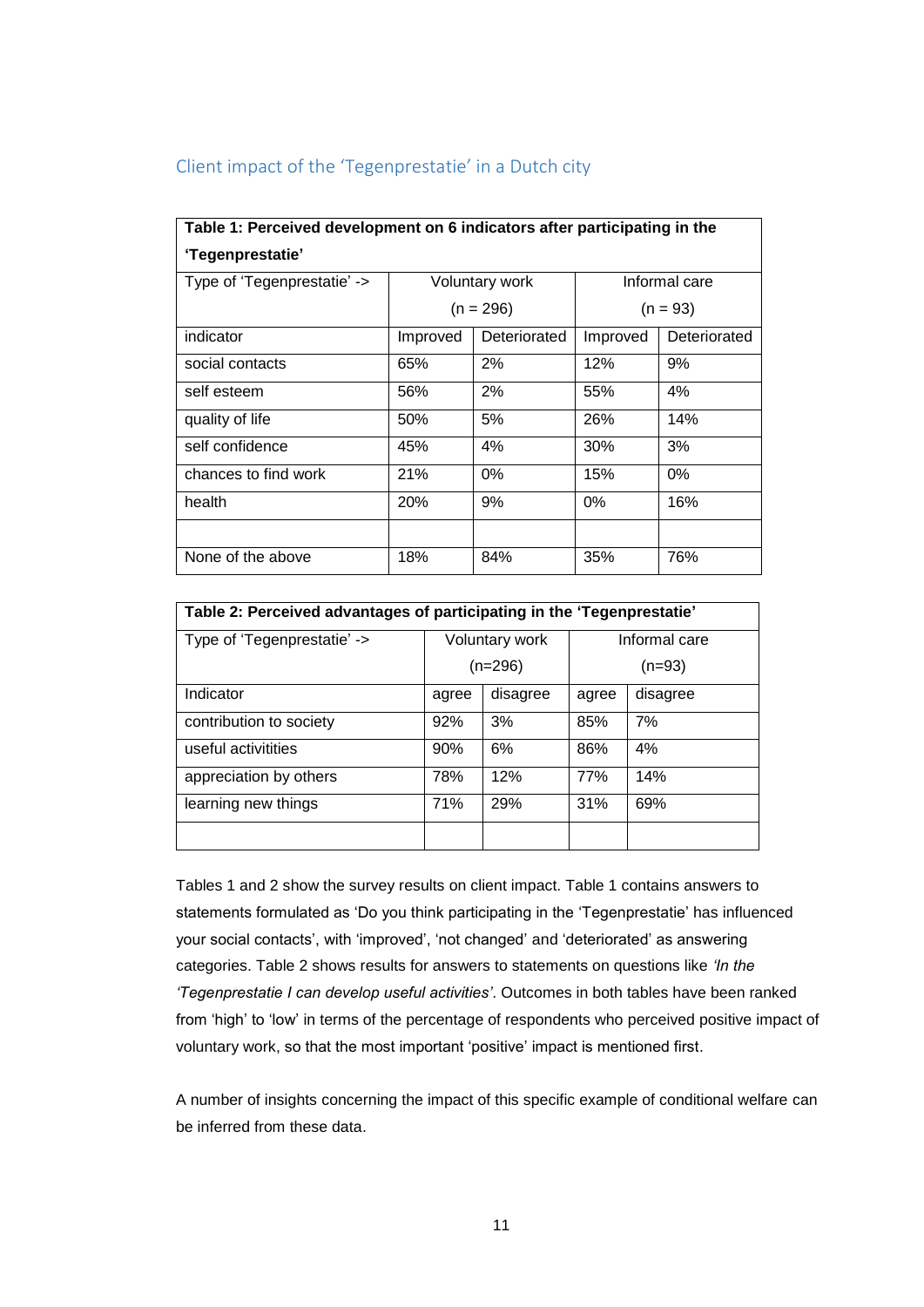First, table 1 shows that up to 65% of the respondents who engaged in voluntary work perceive a positive individual impact of (obligatory) participating in this program. 65% report an increase in social contacts through voluntary work, 56% improved self-esteem and 50% an increase in their quality of life. Other possible positive impacts are mentioned much less, notably contributions to chances for finding work and self-rated health. At the same time, the percentage of respondents reporting negative impacts is (well) below 10%. Even though not all participants report an equally positive impact, the share of respondents being negatively impacted through the programme therefore is relatively low.

These results resonate with studies concerning advantages of engaging in voluntary work (Kamerāde & Paine, 2014). Apparently, up to a certain extent a similar impact of voluntary work can be achieved in a situation where engaging in voluntary work itself is not a voluntary choice. The room to choose which voluntary work to engage in is likely to matter for understanding this impact.

Second, table 1 also demonstrates quite a large difference in impact between voluntary work and informal care, which with exception of self-esteem only shows positive impacts for small groups of participants and larger negative assessments on some indicators such as quality of life. Somewhat cynically this illustrates the point made earlier that the nature of the obligation matters for understanding impact. Informal care is mostly carried out based on a sense of obligation towards relatives or friends and tends to burden the care givers significantly. In this case, participants are not pushed to engage in informal care, but are 'allowed' to have informal care count as a 'Tegenprestatie'. Since this informal care would probably be given anyway, the 'added-value' of acknowledging informal care as fulfilment of behavioural conditions of course is contestable. At the same time, through the programme social assistance recipients' engagement in care does become more visible, which may contribute to a sense of recognition.

Thirdly, table 1 shows that 9% of volunteers and 16% of informal carers report a negative impact on perceived health, because of the additional burden caused by voluntary work or care work. Apparently, although the programme leaves room to choose activities which fit personal circumstances and possibilities, in practice in a number of cases participants do engage in activities that do not align well with their health condition. To avoid such outcomes, careful matching of people with activities is required, which apparently is not always the case. This illustrates how actual implementation matters to understand outcomes of general behavioural conditions.

In the fourth place, table 2 shows high percentages of participants who acknowledge advantages of becoming active as a result of the 'Tegenprestatie'-obligation. Taken together,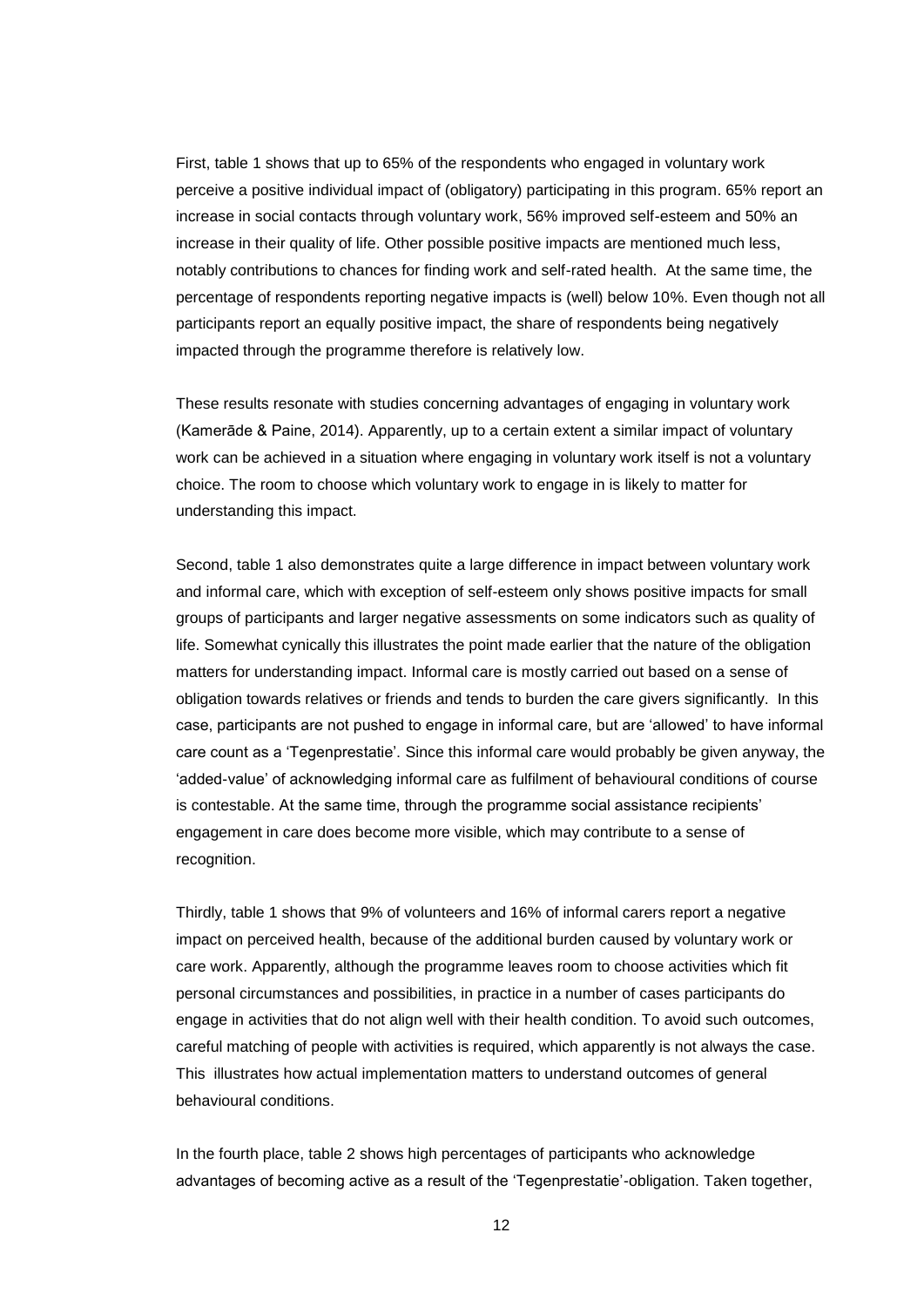these numbers can be interpreted to indicate the importance social assistance recipients attribute to being recognized and valued as contributing to society. The impact of learning shows the importance of offering possibilities for learning.

These outcomes may question the validity of assumptions underlying conditional programmes. Behavioural conditions are put in place because policy makers think that without them unemployed would not voluntarily contribute to social goals or engage in learning. However, the fact that most of these respondents once they have become active, value that they can contribute and participate, suggests that maybe when they would just have been invited to participate, they would be have been willing to do the same regardless of behavioural conditions. This is more or less confirmed by the fact that around 75% of the respondents when asked agreed with the contractualist notion that social assistance recipients should do something in return to the extent of their abilities, whereas 15% disagreed with this statement (not in the tables).

Finally, the apparent modest impact of this programme to chances for labour market reinsertion is noticeable. Although this concurs with the official policy goal of this program, this raises questions about the long-term impact of this kind of conditional welfare. It may lead to exclusion from support to finding paid work again and in economic terms to 'lock-in' in a situation without perspective for further improvement, for example in terms of income. A Dutch qualitative study on participants in a more or less comparable programme in another city in fact points to this risk and finds that some participants become frustrated after some years because of lack of improvement and opportunities (Kampen, 2014).

#### **Discussion**

The 'Tegenprestatie' programme as it is implemented in Rotterdam provides a case of conditional welfare which according to its participants results in mostly positive outcomes on various indicators related to wellbeing and participation. Long-term effects may be less positive, at least for participants with ambitions to re-enter the labour market.

Specific characteristics of this programme as it is implemented are relevant to understand these outcomes. The behavioural condition concerns a broad range of possibilities to become or to remain socially active, which resonates with what social assistance recipients in this city themselves find important. Moreover, the abstract obligation to do something in return can to a large extent be tailored to the wishes of participants, which 'softens' the obligation. Especially for participants with health problems there is a risk of a negative impact on (self-rated) health, even though the programme on paper should be able to prevent this. Finally, in this case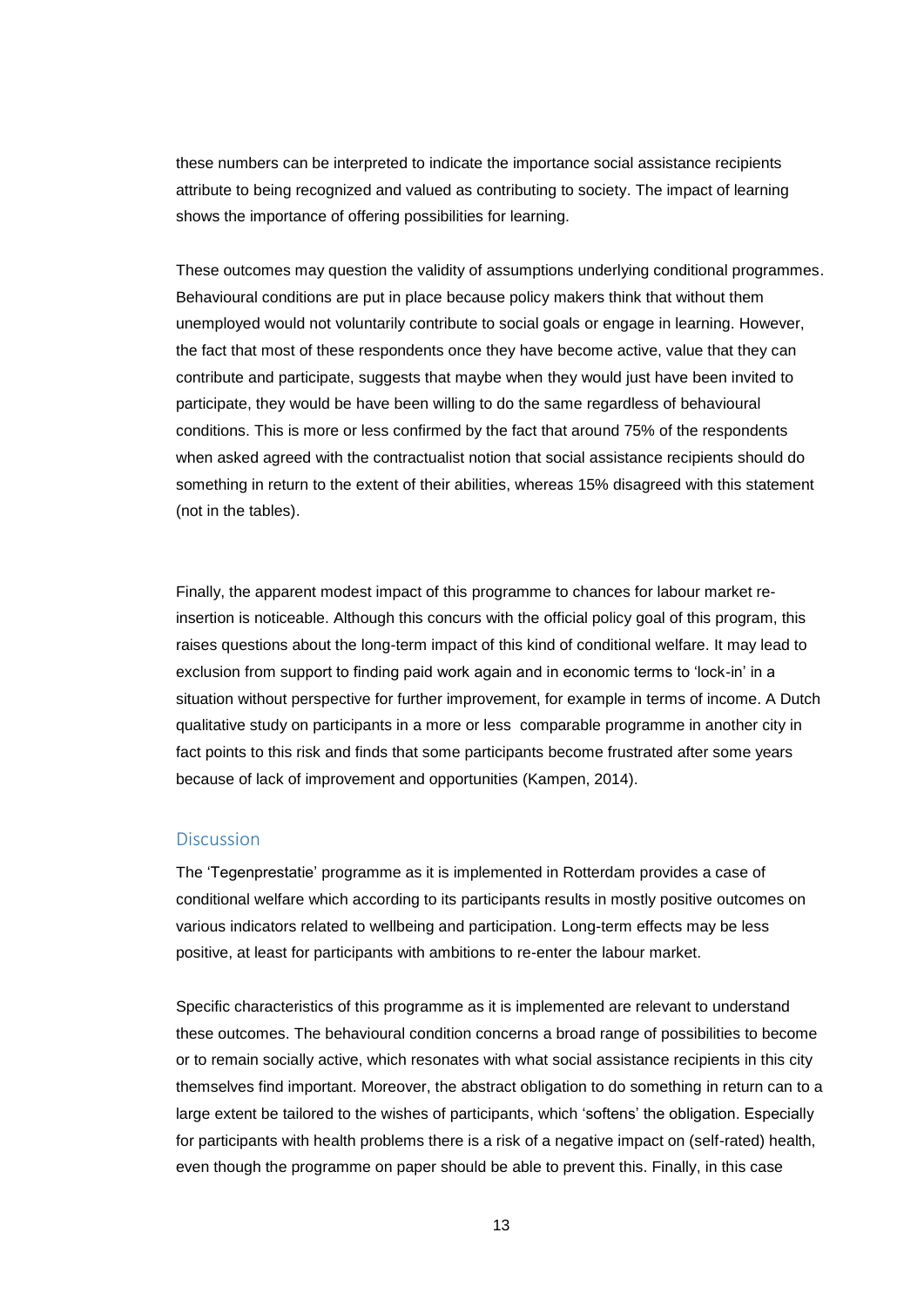sanctions are hardly implemented, which means they cannot be considered a defining characteristic of this type of conditional welfare. They are a rather 'loose stick', threatening in the background to be sure, but are hardly used as a means to achieve policy outcomes.

These outcomes raise issues concerning the justification of this kind of conditional welfare.

As has been explained, the Tegenprestatie-programme is mostly justified on contractualist grounds. It does not paternalistically pretend to improve the situation of social assistance recipients or to improve their labour market position. This contractualist justification moreover is accepted by many social assistance recipients themselves, given the programme characteristics and the opportunities it offers.

A positive interpretation of these outcomes could be that in this specific context and implementation, the conditional welfare provides social assistance recipients with a stimulus and opportunities to become socially active, or to be acknowledged for what they are already doing. As such it may relieve immaterial disadvantages of being long-term dependent on social assistance and reduce some of the 'stigma' of being unemployed. As Sage (2013) argues, such outcomes related to wellbeing are relevant to consider in debates on outcomes of activation policies, regardless of labour market impact.

However, a more critical reading would wonder whether the behavioural conditions are necessary in the first place to achieve these outcomes. After all, advantages of engaging in voluntary work have been shown before (Kamerāde & Bennett, 2017; Spera, Ghertner, Nerino, & DiTommaso, 2015). Inviting and stimulating people to become active without obligation might very well achieve the same or even better results. Moreover, the material conditions of social assistance recipients do not improve which in the longer term may lead to frustration. Maybe connecting with programmes to improve chances for finding decent, paid work could alleviate this problem. Lastly, large scale introduction of this type of programmes could easily crowd out the labour market and replace paid jobs with voluntary work. In the Netherlands critics therefore fear that reductions in welfare facilities and services because of budget cuts will be addressed by putting people to work voluntarily in similar jobs.

Such critical reflections caution for being overly enthusiastic about 'soft' conditional welfare such as the 'Tegenprestatie'. We would like to suggest that policy makers may mostly learn from the positive outcomes of stimulating social participation by unemployed. Soft conditions may add to the broader legitimacy of welfare state arrangements, but may not be necessary to achieve client impact. Moreover, it will not solve structural inequalities on the labour market and may even increase them as long as such programs are not connected to development of realistic labour market perspectives for long-term unemployed.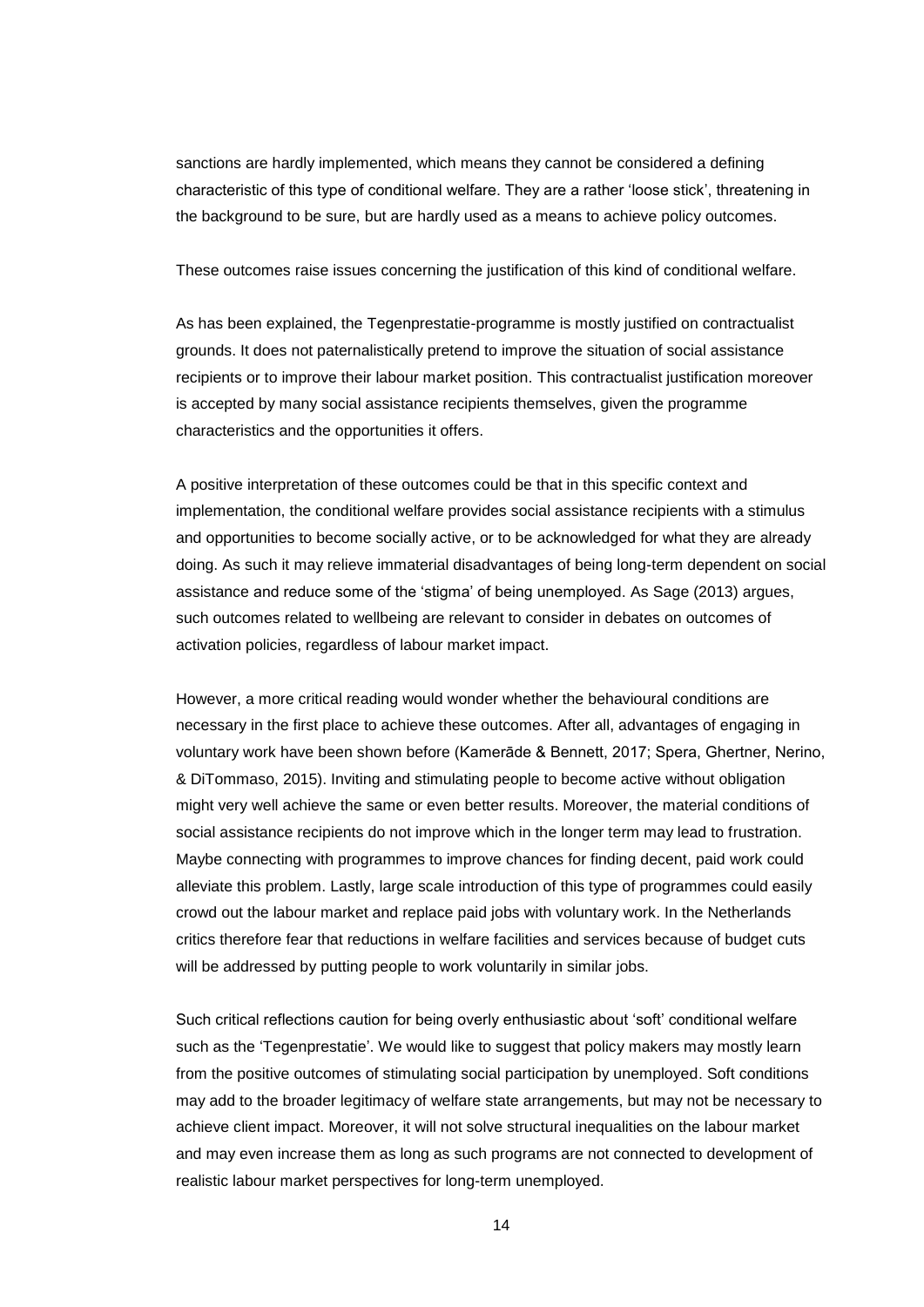### Conclusion

In this paper we have advanced the case for a contextualized perspective at obligatory participation in welfare to work as a form of conditional welfare. We have argued that at least three kinds of characteristics of programmes as they are actually implemented matter for understanding potentially diverse outcomes: the nature of obligations, the room for individual choice and sanctioning policies.

The case study of the 'Tegenprestatie' programme combines characteristics which in this specific case contribute to various positive client impacts at the short term: a broad range of possibilities to fulfil the behavioural condition, ample room for individual choice and a soft sanctioning regime in practice. Whether this leads to a justifiable example of conditional welfare can be contested.

Our study has the obvious limitation of only examining one case. To better understand how varieties of conditional welfare to work and their implementation matter for understanding client impact, systematic, comparative research is needed. Such research could start by comparing contexts with little or ample diversity and choice concerning obligations, as well as comparing contexts with 'soft' and 'harsh' sanctioning regimes. Moreover, it would be relevant to study how frontline workers exactly mediate between conditional policies on paper and actual treatment of clients based on these policies. Such research would yield further relevant empirical grounds for normative debates on conditional welfare, in so far as such debates are grounded in empirical arguments.

#### Refererences

- Beck, V. (2017). Capabilities and choices of vulnerable, long-term unemployed individuals. *Work, Employment and Society, 0*(0). doi:10.1177/0950017016686028
- Berthet, T., & Bourgeois, C. (2014). Towards 'activation-friendly' integration? Assessing the progress of activation policies in six European countries. *International Journal of Social Welfare*, n/a-n/a. doi:10.1111/ijsw.12088
- Bonoli, G. (2010). The Political Economy of Active Labor-Market Policy. *Politics & Society, 38*(4), 435-457. doi:10.1177/0032329210381235

Bus, A., Vries, C. d., & Van Zeele, S. (2017). *Effecten van de tegenprestatie in Rotterdam*. Retrieved from Rotterdam: [https://rotterdam.buurtmonitor.nl/handlers/ballroom.ashx?function=do](https://rotterdam.buurtmonitor.nl/handlers/ballroom.ashx?function=download&id=346&rnd=0.412074206587572) [wnload&id=346&rnd=0.412074206587572](https://rotterdam.buurtmonitor.nl/handlers/ballroom.ashx?function=download&id=346&rnd=0.412074206587572)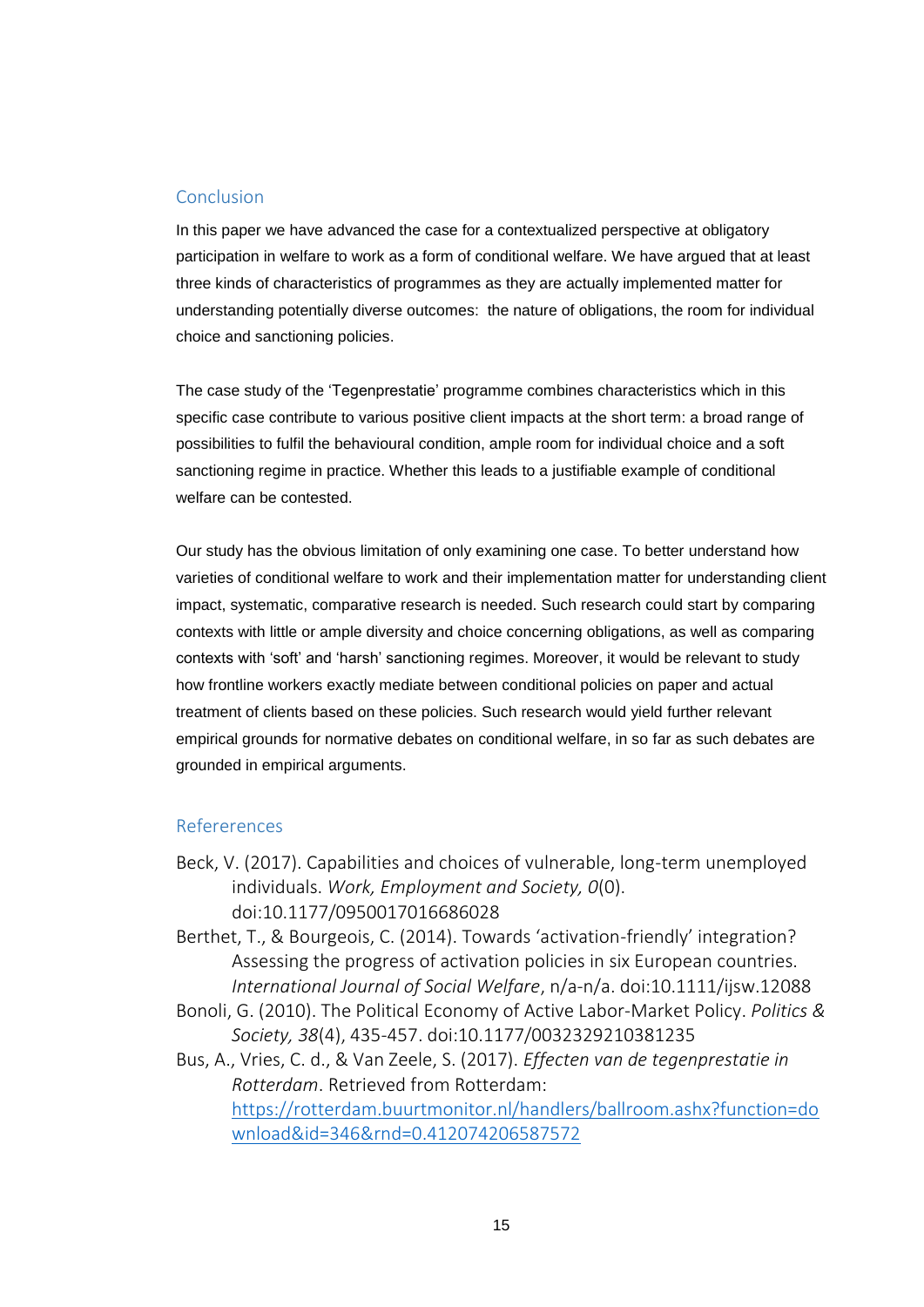- Caliendo, M., & Schmidl, R. (2016). Youth unemployment and active labor market policies in Europe. *IZA Journal of Labor Policy, 5*(1), 1-30. doi:10.1186/s40173-016-0057-x
- Card, D., Kluve, J., & Weber, A. (2015). *What Works? A Meta Analysis of Recent Active Labor Market Program Evaluations*. Retrieved from <http://www.nber.org/papers/w21431>
- Deacon, A. (2004). Justifying conditionality: the case of anti-social tenants. *Housing Studies, 19*(6), 911-926. doi:10.1080/0267303042000293008
- Dean, H. (2007). The ethics of welfare-to-work. *Policy & Politics, 35*(4), 573-589.
- Dingeldey, I. (2007). Between workfare and enablement ? The different paths to transformation of the welfare state: A comparative analysis of activating labour market policies. *European Journal of Political Research, 46*(6), 823- 851. doi:10.1111/j.1475-6765.2007.00712.x
- Dostal, J. M. (2007). The Workfare Illusion: Re-examining the Concept and the British Case. *Social Policy & Administration, 0*(0), 071119202633004-??? doi:10.1111/j.1467-9515.2007.00590.x
- Dwyer, P., Jones, K., McNeill, J., Scullion, L., & Stewart, A. (2016). *First wave findingS: Disability and conditionality*. Retrieved from York/Glasgow: <http://www.welfareconditionality.ac.uk/publications>
- Eichhorst, W., & Rinne, U. (2014). *Promoting youth employment through activation strategies.* Retrieved from Geneva:
- Etherington, D., & Ingold, J. (2012). Welfare to work and the inclusive labour market: a comparative study of activation policies for disability and longterm sickness benefit claimants in the UK and Denmark. *Journal of European Social Policy, 22*(1), 30-44.
- Fletcher, D. R., & Flint, J. (2018). Welfare conditionality and social marginality: The folly of the tutelary state? *Critical Social Policy*. doi:10.1177/0261018317753088
- Geiger, B. B. (2017a). Benefits conditionality for disabled people: stylised facts from a review of international evidence and practice. *Journal of Poverty and Social Justice, 25*(2), 107-128. doi:10.1332/175982717X14939739331010
- Geiger, B. B. (2017b). Introduction to the special issue on 'Disability and Conditional Social Security Benefits'. *Journal of Poverty and Social Justice, 25*(2), 101-105. doi:10.1332/175982717x14943392083764
- Gilbert, N. (2002). *Transformation of the welfare state: The silent surrender of public responsibility*: Oxford University Press, USA.
- Griggs, J., & Evans, M. (2010). *Sanctions within conditional benefit systems: A review of evidence*: Joseph Roundtree Foundation.
- Handler, J. F. (2003). Social Citizenship and Workfare in the US and Western Europe: From Status to Contract. *Journal of European Social Policy, 13*(3), 229-243. doi:10.1177/09589287030133002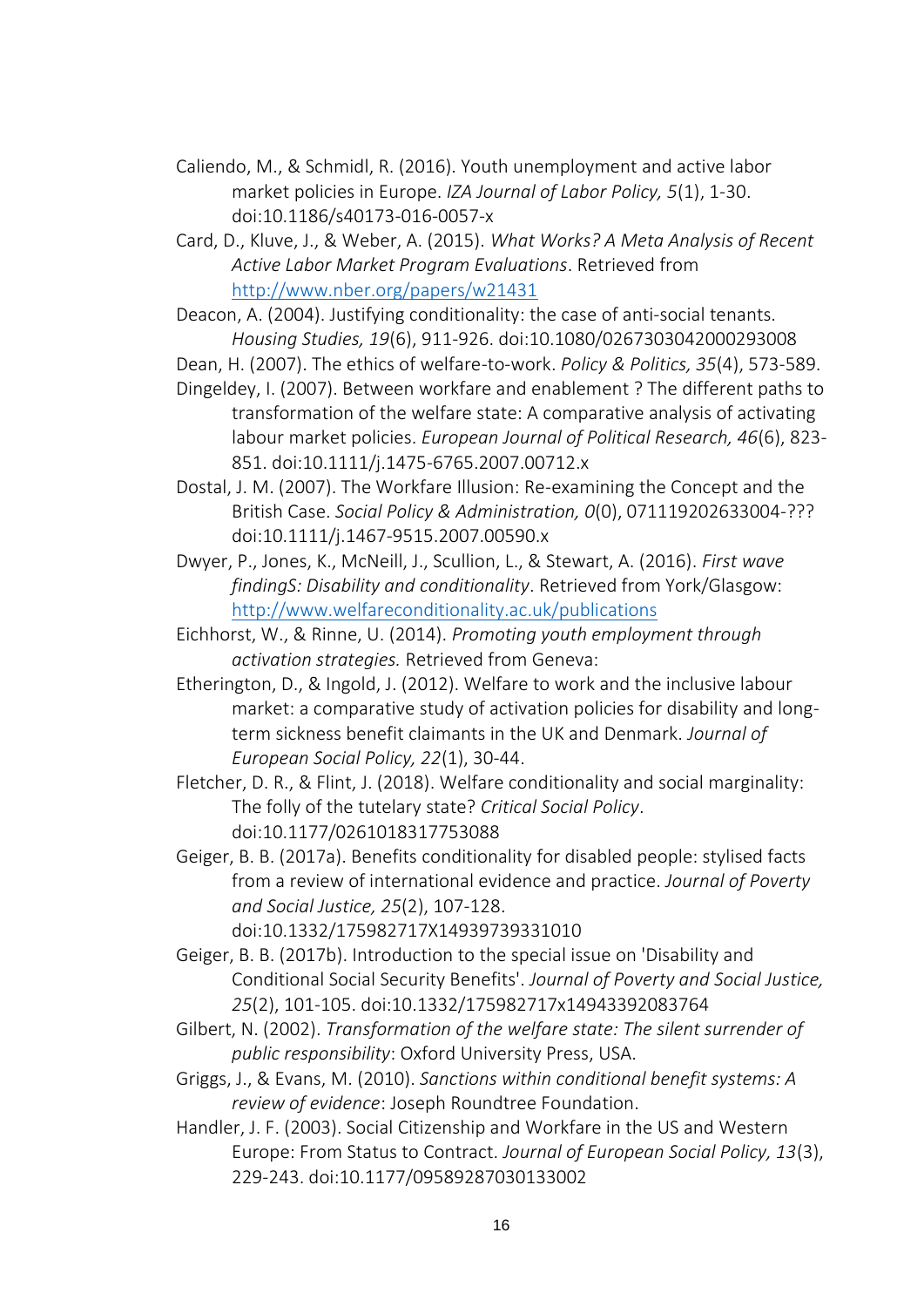Inspectie SZW. (2016). *Verordeningen tegenprestatie. Inventaristatie.* Retrieved from Den Haag: [https://www.rijksoverheid.nl/documenten/rapporten/2016/02/23/inven](https://www.rijksoverheid.nl/documenten/rapporten/2016/02/23/inventarisatie-verordeningen-tegenprestatie-inspectie-szw)

[tarisatie-verordeningen-tegenprestatie-inspectie-szw](https://www.rijksoverheid.nl/documenten/rapporten/2016/02/23/inventarisatie-verordeningen-tegenprestatie-inspectie-szw)

- Kamerāde, D., & Bennett, M. R. (2017). Rewarding Work: Cross-National Differences in Benefits, Volunteering During Unemployment, Well-Being and Mental Health. *Work, Employment and Society, 32*(1), 38-56. doi:10.1177/0950017016686030
- Kamerāde, D., & Paine, A. E. (2014). Volunteering and employability: implications for policy and practice. *Voluntary Sector Review, 5*(2), 259- 273. doi:10.1332/204080514x14013593888736
- Kampen, T. (2014). *Verplicht vrijwilligerswerk: De ervaringen van bijstandscliënten met een tegenprestatie voor hun uitkering.* (PhD), UVA, Amsterdam. Retrieved from<http://hdl.handle.net/11245/2.153797>
- Kunzel, S. (2012). The local dimension of active inclusion policy. *Journal of European Social Policy, 22*(1), 3-16. doi:10.1177/0958928711425270
- Lalive, R., van Ours, J. C., & Zweimüller, J. (2005). The effect of benefit sanctions on the duration of unemployment. *Journal of the European Economic Association, 3*(6), 1386-1417. doi:10.1162/154247605775012879
- Lødemel, I., & Trickey, H. (Eds.). (2001). *'An offer you can't refuse': workfare in international perspective*. Bristol: Policy Press.
- Loopstra, R., Fledderjohann, J., Reeves, A., & Stuckler, D. (2018). Impact of Welfare Benefit Sanctioning on Food Insecurity: a Dynamic Cross-Area Study of Food Bank Usage in the UK. *Journal of Social Policy*, 1-21. doi:10.1017/S0047279417000915
- Molander, A., & Torsvik, G. (2015). Getting people into work: what (if anything) can justify mandatory activation of welfare recipients? *Journal of Applied Philosophy, 32*(4), 373-392.
- Nybom, J. (2011). Activation in social work with social assistance claimants in four Swedish municipalities. *European Journal of Social Work, 14*(3), 339- 361. doi:10.1080/13691457.2010.501021
- Pascual, A. S., & Magnusson, L. (2007). *Reshaping welfare states and activation regimes in Europe* (Vol. 54): Peter Lang.
- Raffass, T. (2017). Demanding Activation. *Journal of Social Policy, 46*(2), 349- 365. doi:10.1017/S004727941600057X
- Reeve, K. (2017). Welfare conditionality, benefit sanctions and homelessness in the UK: ending the 'something for nothing culture' or punishing the poor? *Journal of Poverty and Social Justice, 25*(1), 65-78. doi:10.1332/175982717x14842281240539
- Rice, D. (2017). How governance conditions affect the individualization of active labour market services: An exploratory vignette study. *Public Administration*, n/a-n/a. doi:10.1111/padm.12307